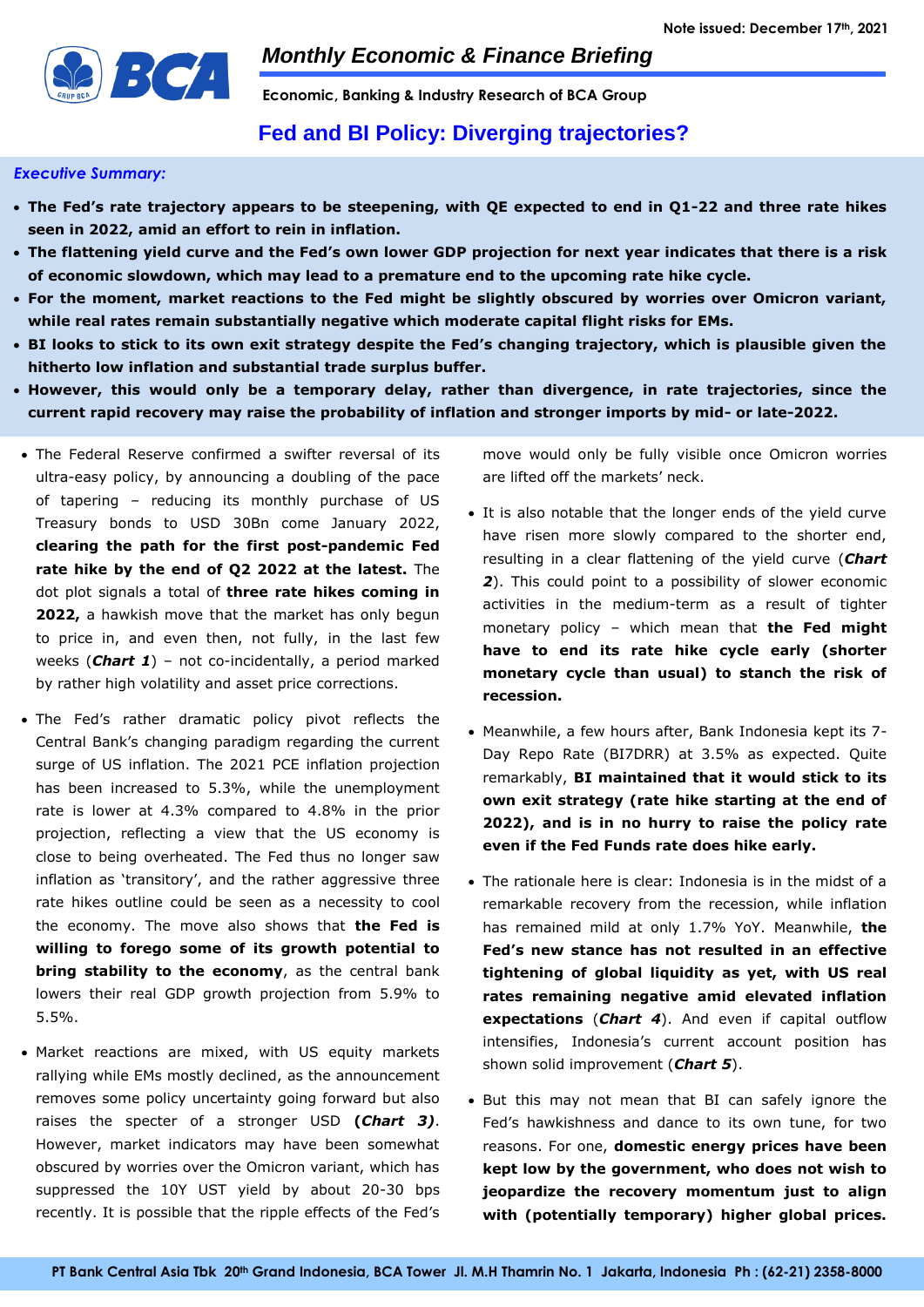If the high energy prices turn out to be more permanent, however, the government may have little choice but to adjust – and preferably not too close to the political hoopla leading up to the 2024 Elections.

 Secondly, the economy might be growing above its nondepreciating potential rate, which we estimate at 4.5 – 5.0% for next year (*upcoming*). If the economy continues to run hot, as it seems to be in Q4-21, we might see a faster pace in import growth – especially for capital goods which has so far lagged behind – and this could in turn eat away at the current account buffer. Still, both the risks of higher (energy) inflation and overheating economy might only start to become salient enough in the middle of 2022, meaning that BI's policy rate trajectory might be delayed – rather than divergent – compared to the Fed's.

## **Chart 1. The Federal Reserve signals a total of three Fed Rate hikes for next year…**

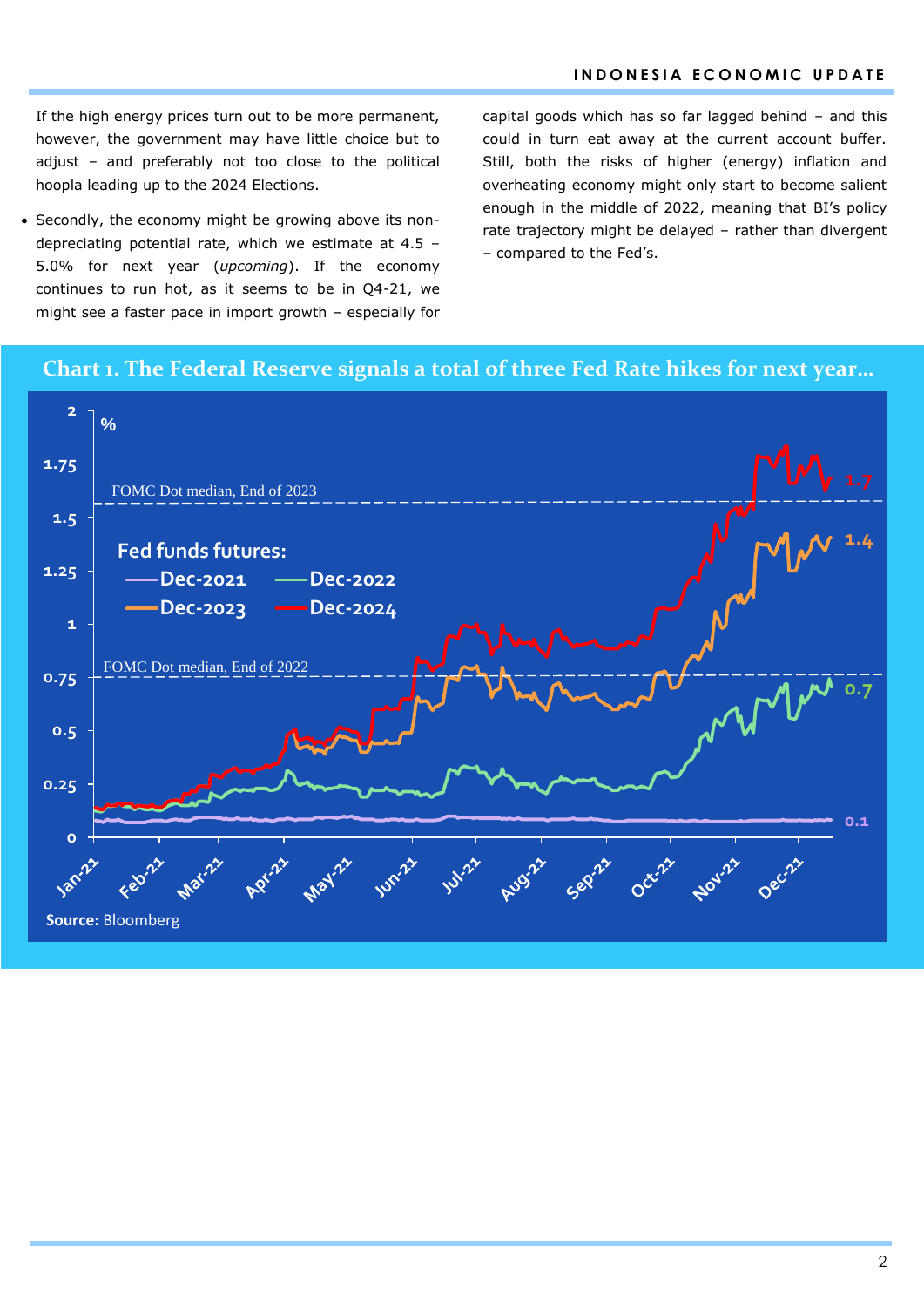

**Chart 2. …a rather drastic policy shift which brings the prospect of slower economic cycle** 

**Chart 3. Expectation of policy tightening appears to have rattled emerging markets**



**Chart 4. The negative real interest rate to remain throughout 2022 under the current Fed Rate hike timeline**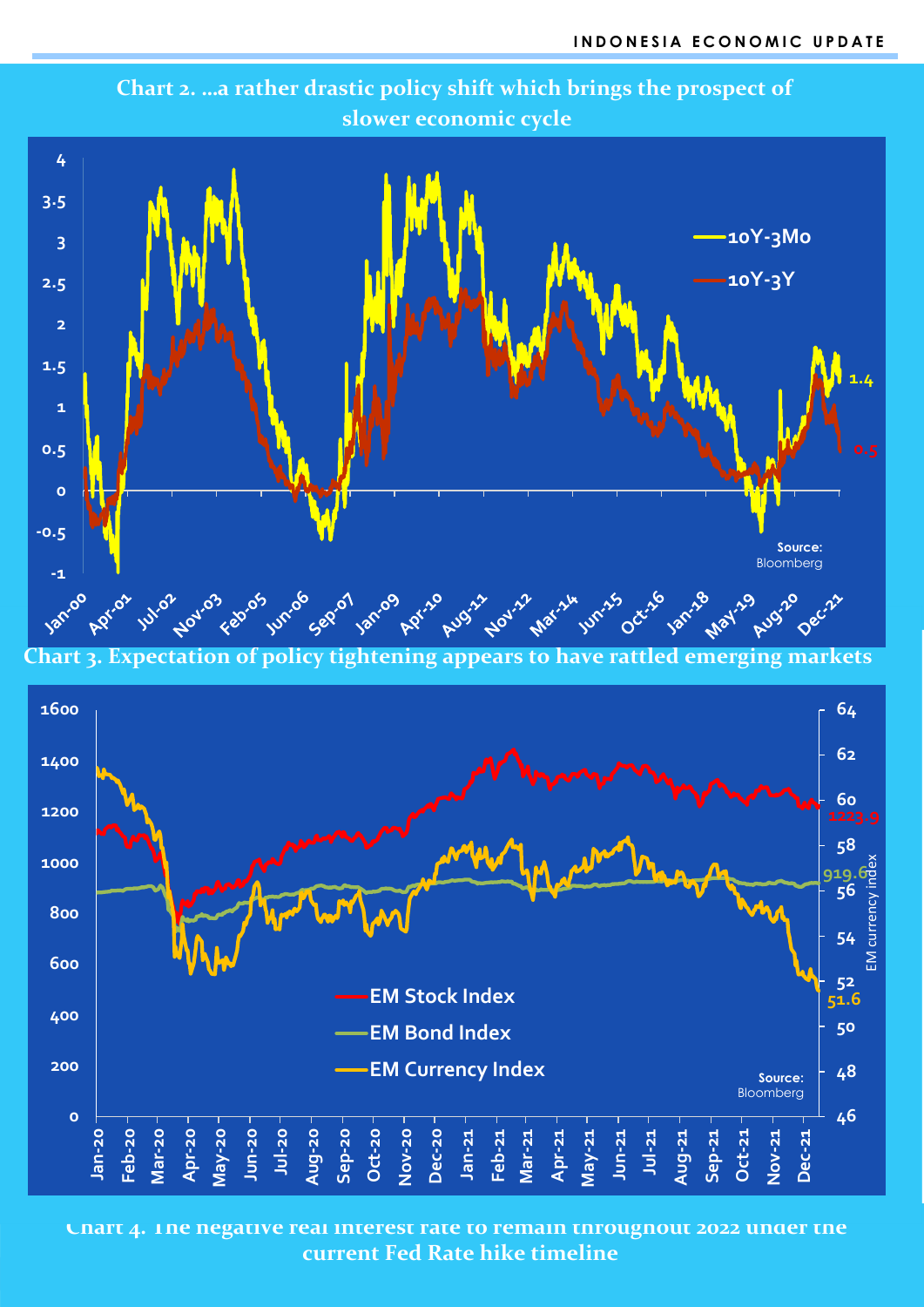

**to the robust current account position due to above normal trade surplus** 

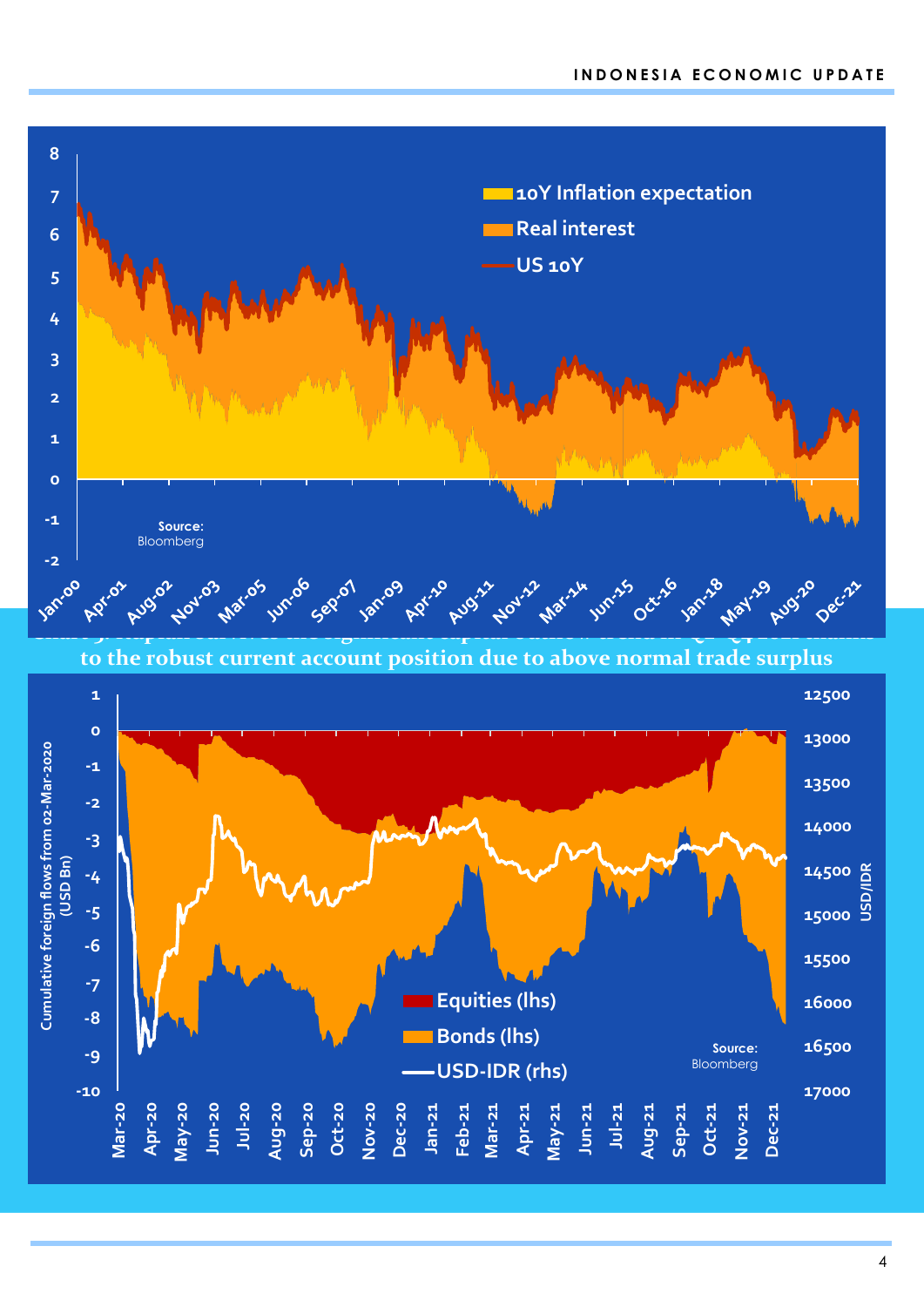## **I N D O N E S I A E C O N O M I C U P D A T E**

|                         |              | Last<br>Change | <b>Real Rate</b> | <b>Trade &amp;</b>                 |                          | $-1$ mth   | Chg<br>(%) |  |
|-------------------------|--------------|----------------|------------------|------------------------------------|--------------------------|------------|------------|--|
| <b>Key Policy Rates</b> | Rate $(\% )$ |                | (%)              | <b>Commodities</b>                 | $16$ -Dec                |            |            |  |
| <b>US</b>               | 0.25         | Mar-20         | $-6.55$          | <b>Baltic Dry Index</b>            | 2,498.0                  | 2,759.0    | $-9.5$     |  |
| UK                      | 0.10         | Mar-20         | $-5.00$          | S&P GSCI Index                     | 546.1                    | 579.9      | $-5.8$     |  |
| EU.                     | 0.00         | $Mar-16$       | $-4.90$          | Oil (Brent, \$/brl)                | 75.0                     | 82.1       | $-8.6$     |  |
| Japan                   | $-0.10$      | $Jan-16$       | $-0.20$          | Coal (\$/MT)                       | 179.1                    | 141.1      | 27.0       |  |
| China (lending)         | 4.35         | $Oct-15$       | 2.05             | Gas (\$/MMBtu)                     | 3.67                     | 4.75       | $-22.7$    |  |
| Korea                   | 1.00         | $Nov-21$       | $-2.70$          | Gold (\$/oz.)                      | 1,799.4                  | 1,862.8    | $-3.4$     |  |
| India                   | 4.00         | $May-20$       | $-0.91$          | Copper (\$/MT)                     | 9,524.5                  | 9,705.5    | $-1.9$     |  |
| Indonesia               | 3.50         | Feb-21         | 1.75             | Nickel (\$/MT)                     | 19,739.8                 | 19,772.0   | $-0.2$     |  |
|                         |              |                | <b>Chg</b>       | CPO (\$/MT)                        | 1,151.4                  | 1,264.2    | $-8.9$     |  |
| <b>Money Mkt Rates</b>  | $16$ -Dec    | $-1$ mth       | (bps)            | Rubber (\$/kg)                     | 1.70                     | 1.72       | $-1.2$     |  |
| <b>SPN (1M)</b>         | 3.04         | 2.26           | 78.1             | <b>External Sector</b>             | <b>Nov</b>               | Oct        | Chg        |  |
| <b>SUN (10Y)</b>        | 6.45         | 6.03           | 42.0             |                                    |                          |            | (%)        |  |
| INDONIA (O/N, Rp)       | 2.79         | 2.79           | $-0.6$           | Export (\$ bn)                     | 22.84                    | 22.03      | 3.7        |  |
| JIBOR 1M (Rp)           | 3.55         | 3.55           | 0.0              | Import (\$ bn)                     | 19.33                    | 16.29      | 18.6       |  |
| <b>Bank Rates (Rp)</b>  | <b>Sep</b>   | Aug            | Chg              | Trade bal. (\$ bn)                 | 3.51                     | 5.74       | $-38.7$    |  |
|                         |              |                | (bps)            | Central bank reserves              | 145.9                    | 145.5      | 0.30       |  |
| Lending (WC)            | 8.85         | 8.92           | $-6.89$          | (\$bn)                             |                          |            |            |  |
| Deposit 1M              | 3.24         | 3.31           | $-7.36$          | <b>Prompt Indicators</b>           | <b>Nov</b>               | Oct        | <b>Sep</b> |  |
| Savings                 | 0.73         | 0.76           | $-2.84$          |                                    |                          |            |            |  |
| <b>Currency/USD</b>     | $16$ -Dec    | $-1$ mth       | Chg (%)          | Consumer confidence<br>index (CCI) | 118.5                    | 113.4      | 95.5       |  |
| <b>UK Pound</b>         | 0.751        | 0.745          | $-0.69$          | Car sales (%YoY)                   | 62.4                     | 54.1       | 73.2       |  |
| Euro                    | 0.883        | 0.880          | $-0.33$          |                                    |                          |            |            |  |
| Japanese Yen            | 113.7        | 114.1          | 0.40             | Motorcycle sales                   | 95.6                     | 39.9       | 22.0       |  |
| Chinese RMB             | 6.368        | 6.383          | 0.23             | (%YoY)                             |                          |            |            |  |
| Indonesia Rupiah        | 14,362       | 14,202         | $-1.11$          | Cement sales (%YoY)                | $\overline{\phantom{a}}$ | 5.3        | 3.7        |  |
| <b>Capital Mkt</b>      | $16$ -Dec    | $-1$ mth       | Chg $(% )$       |                                    |                          |            |            |  |
| <b>JCI</b>              | 6,594.8      | 6,616.0        | $-0.32$          | <b>Manufacturing PMI</b>           | <b>Nov</b>               | <b>Oct</b> | Chg        |  |
| <b>DJIA</b>             | 35,897.6     | 36,087.5       | $-0.53$          |                                    |                          |            | (bps)      |  |
| <b>FTSE</b>             | 7,260.6      | 7,351.9        | $-1.24$          | <b>USA</b>                         | 61.1                     | 60.8       | 30         |  |
| Nikkei 225              | 29,066.3     | 29,776.8       | $-2.39$          | Eurozone                           | 58.4                     | 58.3       | 10         |  |
| <b>Hang Seng</b>        | 23,475.5     | 25,390.9       | $-7.54$          | Japan                              | 54.5                     | 53.2       | 130        |  |
| Foreign portfolio       | <b>Nov</b>   | Oct            | Chg              | China                              | 49.9                     | 50.6       | $-70$      |  |
| ownership (Rp Tn)       |              |                | (Rp Tn)          | Korea                              | 50.9                     | 50.2       | 70         |  |
| <b>Stock</b>            | 2,233.2      | 2,248.9        | $-15.79$         | Indonesia                          | 53.9                     | 57.2       | $-330$     |  |
| Govt. Bond              | 918.5        | 949.3          | $-30.81$         |                                    |                          |            |            |  |
| Corp. Bond              | 22.4         | 23.1           | $-0.69$          |                                    |                          |            |            |  |

Source: Bloomberg, BI, BPS

Notes:

\*Previous data

\*\*For change in currency: **Black** indicates appreciation against USD, **Red** indicates depreciation

\*\*\*For PMI, **> 50** indicates economic expansion, **< 50** indicates contraction